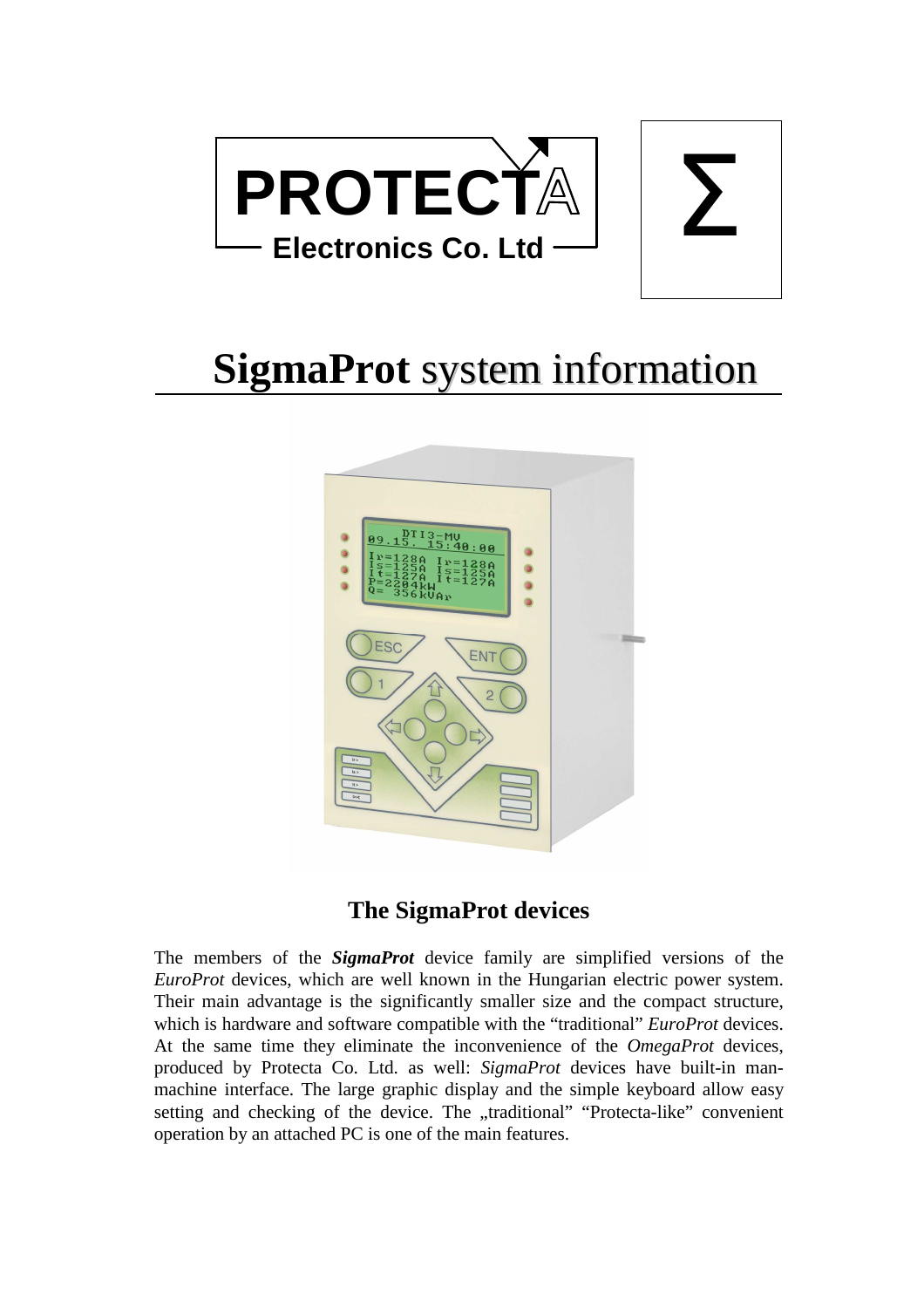The functionality of the device can be configured according to the requirements, the most common factory configurations are:

- DTI numerical overcurrent protection,
- DMV complex numerical motor protection,
- DTD 2 x 3 current input differential protection.

The *SigmaProt* devices have the same intelligence as the latest versions of all Protecta devices: additional to the protective functions the "usual" features of the numerical devices are included:

- event recorder function,
- disturbance recorder function,
- trip matrix,
- freely configurable logic equations,
- fibre optic cable connection to the substation supervisory and control system,
- self check.

The mechanical limitations of the compact devices are as follows:

- 2 x 4 independent analogous inputs,
- 8 digital inputs grouped as 3,3,1,1,
- 8 relay outputs with 4 NO and 4 NO/NC contacts.

The multifunctional devices are assembled of modules. These modules in the *SigmaProt* devices allow a small number of variations only; the diversity is limited to the configuration of the analogue inputs. The functionality of the device is determined by the software configuration. This manual describes the common properties of the numerous possibilities. The individual characteristics of the specific applications are described in the manuals of the devices.

### **Operation of the devices**

The SigmaProt multifunctional devices are assembled of modules, which can be selected and configured according to the needed tasks. The principal scheme is as follows: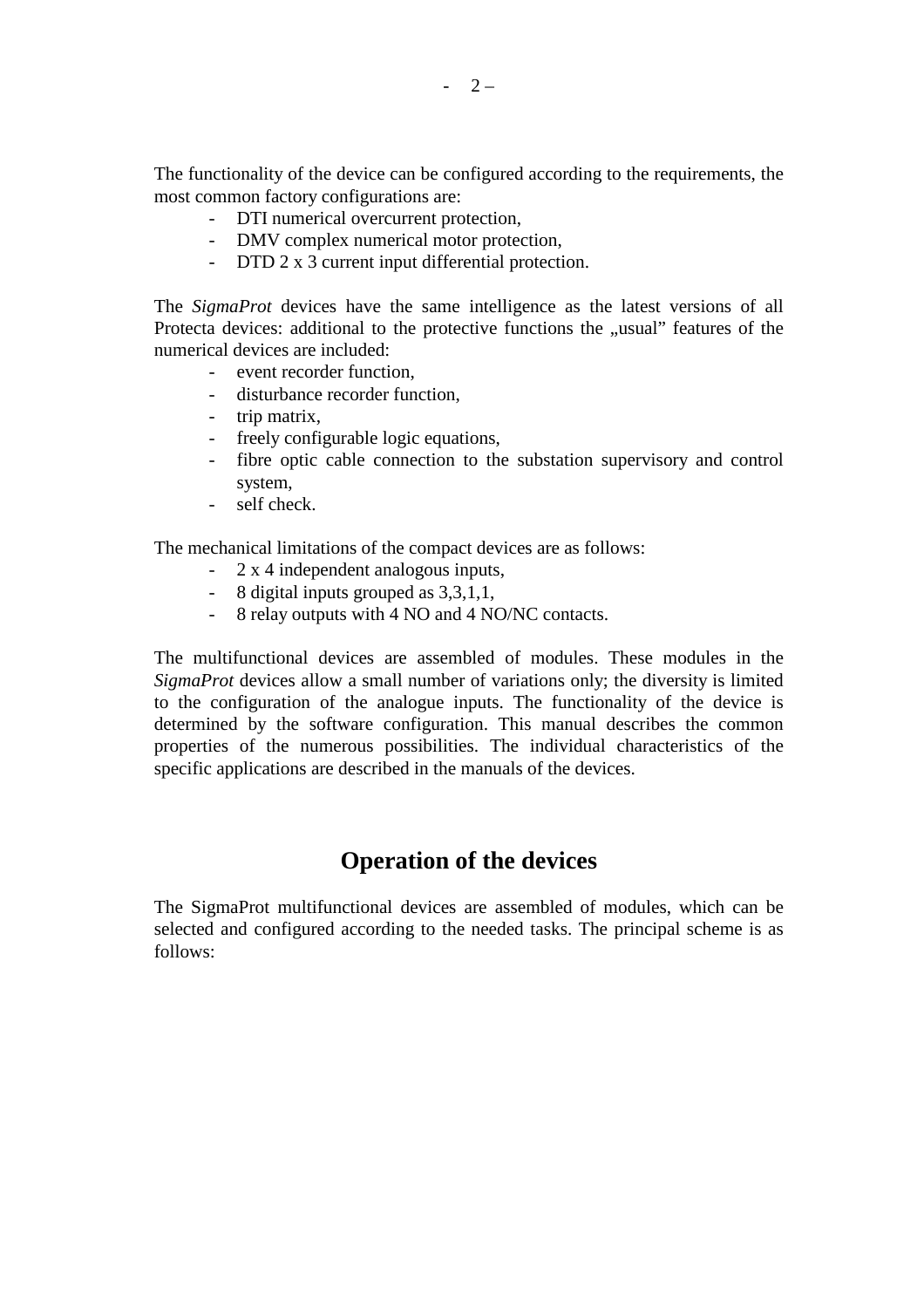

Σ**PROT HARDWARE STRUCTURE**

In the *SigmaProt* devices the principal scheme is realised with modules. As compared to the *EuroProt* system, the assortment of *the SigmaProt* modules is limited to a few modules.

The central module of the *SigmaProt* system is the central processing unit. Its elements are:

- "main processor" (80C196NU), for organising the cooperation of the system elements, with clock, "watch-dog" circuits, 2 CAN controllers, drivers, interface elements,
- signal processor (ADSP2189M), for performing protection functions of the device,
- signal processor (ADSP2189M), for performing communication and supervisory functions,
- flash memory for storing the programs of the processors,
- flash memory for storing the integrated disturbance records,
- EEPROM memory for storing the parameter values,
- battery supported RAM for storing recorded events and clock information,
- 2 pieces of 8 channel multiplexer and 14 bit A/D converter,
- 4 fibre optic interface (dual loop possibility for protection engineering workstation, and dual loop for the supervisory control system (these interfaces are included only according to the ordering).

The power supply module of the system contains 8 opto-coupler digital inputs as well.

Similarly a combined module contains 8 relay outputs and the driver elements of the local man-machine interface.

There are two slots in the device reserved for the analogue input modules. According to the protection tasks, they can contain voltage or current inputs.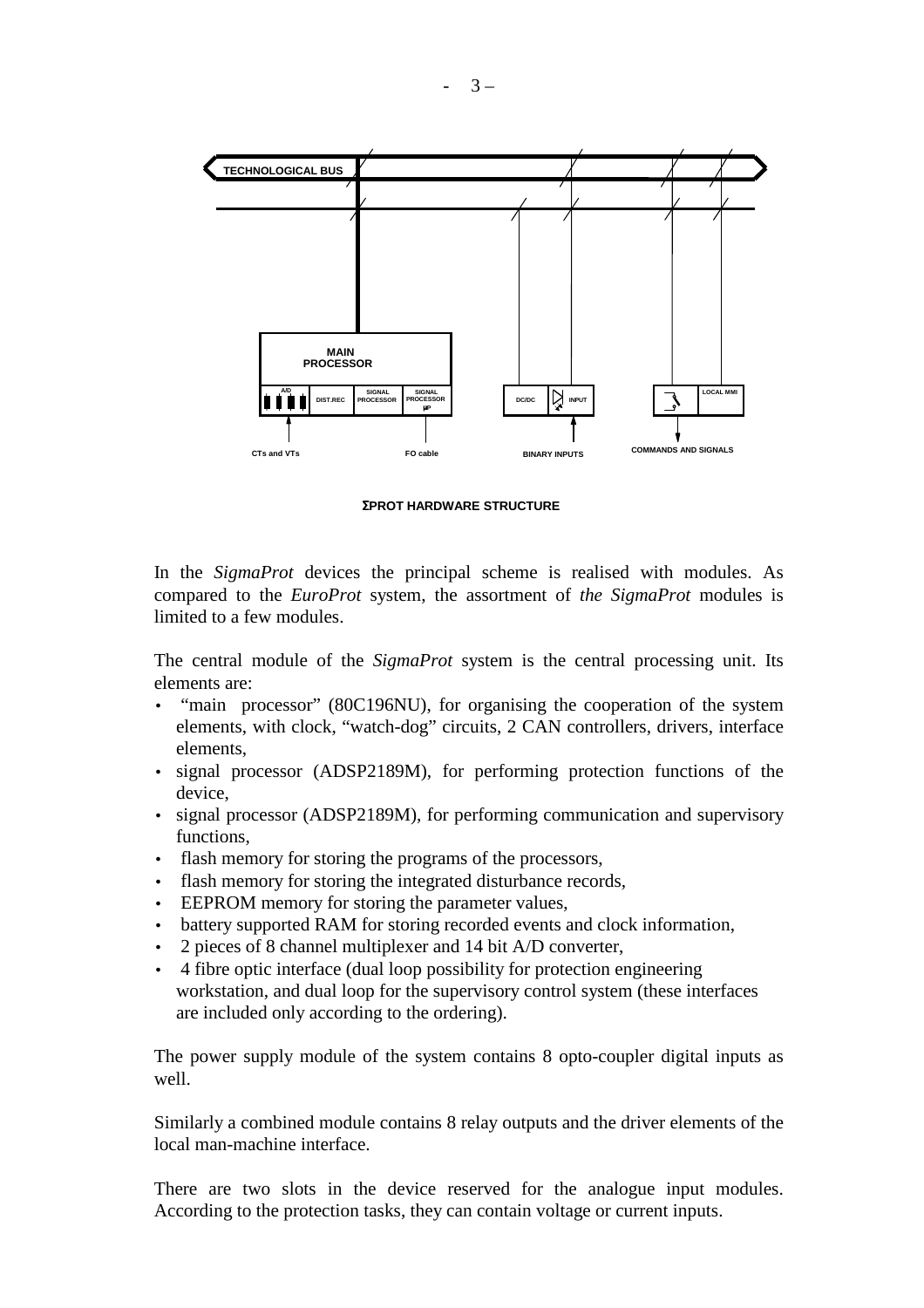## **Technical specification**

| Rated secondary current, $I_n$                     | 1A, or 5 A,                  |  |
|----------------------------------------------------|------------------------------|--|
| Rated secondary voltage, U <sub>n</sub>            | 100 V or 200 V               |  |
| Overload capacity, current inputs, continuous      | $4x I_n$                     |  |
| 1 <sub>s</sub>                                     | $100xI_n$ (if $I_n = 1$ A)   |  |
|                                                    | $50xI_n$ (if $I_n = 5 A$ )   |  |
| Dynamic current limit                              | $100xI_n$                    |  |
| Overload capacity, voltage inputs, continuous      | $2xU_n/\sqrt{3}$             |  |
| Frequency range                                    | 4555 Hz                      |  |
| Accuracy of digital overcurrent relays (over 50 %) | $±$ 2 %                      |  |
| Accuracy of digital timers 10 ms range:            | $\pm$ 3 ms                   |  |
| 1 s range:                                         | $\pm$ 12 ms                  |  |
| Resetting ratio of overcurrent relays              | 95%                          |  |
| Operational time                                   | 25 to 30 ms                  |  |
| if high current differential stage operates        | 15 to 20 ms                  |  |
| Inputs through digital optical coupler             | 8 pcs                        |  |
| Binary input specification                         |                              |  |
| rated voltage                                      | 24, 48, 110, 220 V DC*       |  |
| current consumption                                | $1 \text{ mA}(220 \text{V})$ |  |
| Output contact number                              | 8 pcs print relays           |  |
| Output contacts, electrical data:                  |                              |  |
| rated switching voltage                            | 250 V                        |  |
| Continuous load current                            | 8 A                          |  |
| making current                                     | 16A                          |  |
| DC breaking capability at 220 V at pure conductive | 0,25 A                       |  |
| Load                                               |                              |  |
| at load of $L/R = 40$ ms                           | 0,14A                        |  |
| Communication media                                | Fibre optic cable            |  |
| Communication mode                                 | Radial or loop               |  |
| Auxiliary voltage                                  | 220 V or 110 V DC            |  |
|                                                    | (range: $88$ to $310$ V) or  |  |
|                                                    | 68 to 240 V AC               |  |
| Permissible ambient temperature                    | $0^{\circ}$ C50 $^{\circ}$ C |  |
| Insulation test (IEC 255)                          | 2 kV, 50 Hz                  |  |
|                                                    | 5 kV, 1,2/50 µs              |  |
| Disturbance test (IEC 255)                         | 2,5 kV, 1 MHz                |  |
| Electrostatic discharge (ESD, IEC 801-2)           | 8 kV                         |  |
| Burst test (IEC 801-4)                             | $2$ kV                       |  |
| Radio frequency radiation                          | IEC 801-3                    |  |

\* According to the ordering specification

#### **Design**  Size (mm) Width Height Depth<br>120 180 151 120 180 151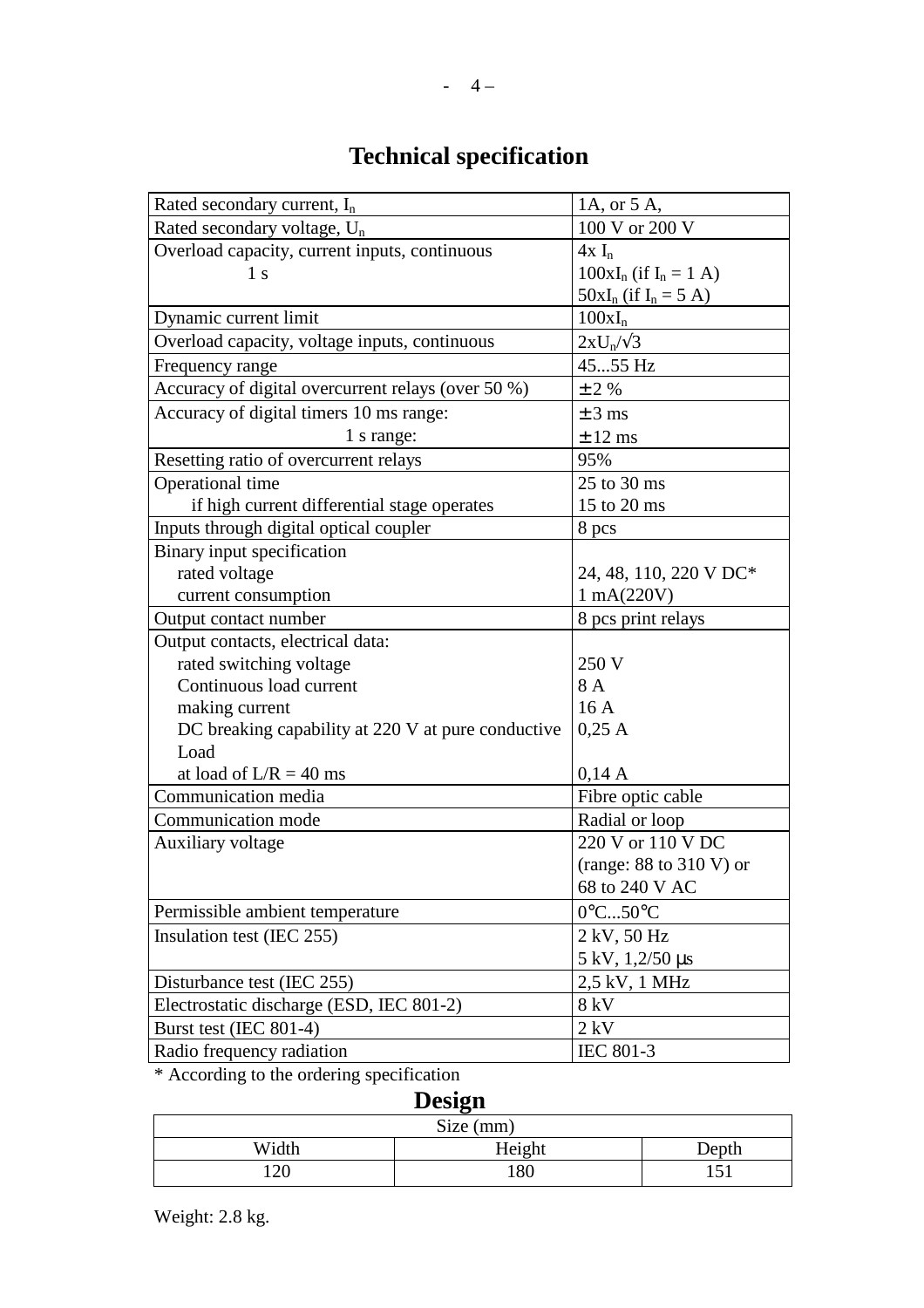| Type tests |  |
|------------|--|

| Electrical type tests              |                              |               |
|------------------------------------|------------------------------|---------------|
| <b>Insulation</b> tests            | IEC 255-5: 1994              |               |
| Ambient conditions                 | IEC 68-2-1:1990              |               |
|                                    | IEC 68-2-2: 1974             |               |
| <b>Climatic tests</b>              | IEC 68-2-30: 1980            |               |
| Impulse voltage test               | IEC 255-5: 1994              |               |
| Electrostatic discharge tests      | <b>IEC 801-2</b>             | EN 61000-4-2  |
|                                    | IEC 255-22-2 : 1989, level 4 |               |
| Radiated radio-frequency tests     | <b>IEC 801-3</b>             | EN 61000-4-3  |
| Immunity against radio-frequency   | IEC 255-22-3:1989            | EN 61000-4-6  |
| disturbances                       |                              |               |
| Fast transient (Burst) test        | IEC 801-4                    | EN 61000-4-4  |
|                                    | IEC 255-22-4                 |               |
| High frequency 1 MHz               | IEC 255-22-1:1988            |               |
| disturbance test                   | IEEE C37.90.1:1989           |               |
| Impulse voltage disturbance test   | IEC 255-5:1997               | EN 61000-4-5  |
| Mains frequency magnetic field     | EN 61000-4-8 : 1993, level 5 | EN 61000-4-8  |
| disturbance test                   |                              |               |
| Impulse form magnetic field        |                              | EN 61000-4-9  |
| disturbance test                   |                              |               |
| Decaying high frequency magnetic   |                              | EN 61000-4-10 |
| filed disturbance test             |                              |               |
| Disturbance test for short voltage | IEC 255-11                   | EN 61000-4-11 |
| dips and voltage variations        |                              |               |
| Disturbance test with oscillating  |                              | EN 61000-4-12 |
| waves                              |                              |               |
| Disturbance test for input port DC | IEC 255-11                   | EN 61000-4-17 |
| ripples                            |                              |               |
| Disturbance test for mains         |                              | EN 61000-4-28 |
| frequency changes                  |                              |               |
| Disturbance test for short voltage |                              | EN 61000-4-29 |
| dips and voltage variations of the |                              |               |
| DC input port                      |                              |               |